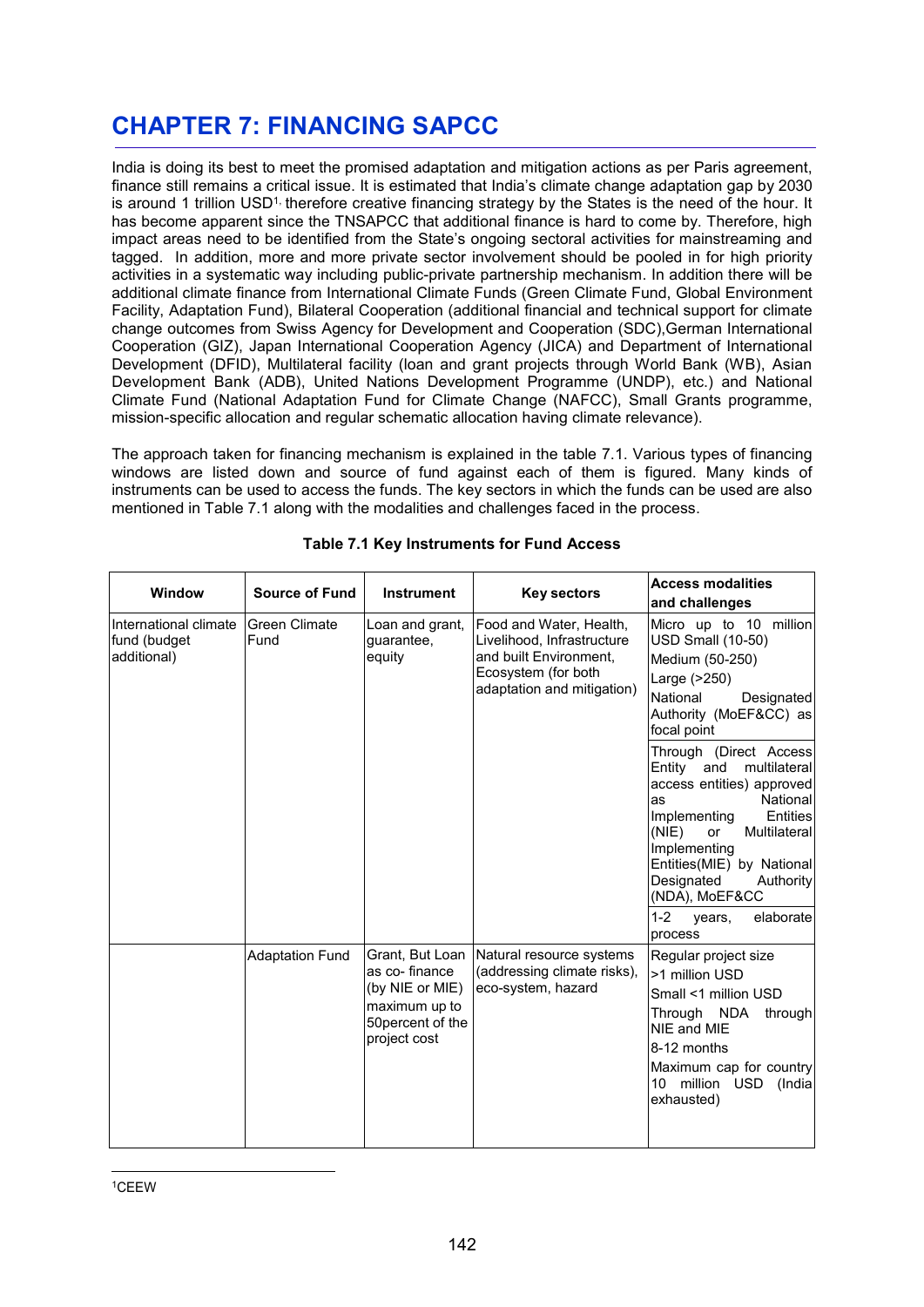| Window                                                                       | <b>Source of Fund</b>                                          | <b>Instrument</b>                                                                          | <b>Key sectors</b>                                                                                                                                                                                                                     | <b>Access modalities</b><br>and challenges                                                                                                                                                                                                                                                                                             |  |
|------------------------------------------------------------------------------|----------------------------------------------------------------|--------------------------------------------------------------------------------------------|----------------------------------------------------------------------------------------------------------------------------------------------------------------------------------------------------------------------------------------|----------------------------------------------------------------------------------------------------------------------------------------------------------------------------------------------------------------------------------------------------------------------------------------------------------------------------------------|--|
| <b>Global Fund</b>                                                           | Global<br>Environment<br>Facility (GEF)                        | Grant                                                                                      | Based on the sectors<br>under the star allocation<br>both for adaptation and<br>mitigation. 1) Food<br>systems, Land Use and<br>Restoration; 2) Sustainable<br>Cities; and 3) Sustainable<br>Forest Management (under<br>GEF 7 series) | Full sized project > 2<br>million USD<br>Medium<br>size<br>(upto<br>2millionUSD)<br>Enabling activity (strategy<br>development<br>under<br>a<br>convention)<br>Minimum 12 months                                                                                                                                                       |  |
| <b>National Fund</b>                                                         | <b>NAFCC</b>                                                   | Grant, Co-<br>finance,<br>convergence<br>fund from State                                   | Agriculture, horticulture,<br>agro-forestry,<br>environment, allied<br>activities, water, forestry,<br>urban, coastal and low-<br>lying system, disaster<br>management, human                                                          | Though no upper<br>limit<br>specified<br>typical<br>maximum for a State is<br>about Rs 25 Crore.<br><b>Through NIE</b>                                                                                                                                                                                                                 |  |
|                                                                              |                                                                |                                                                                            | health, marine system,<br>tourism, habitat sector and<br>other rural livelihood<br>sectors to address climate<br>change related issues.<br>Climate scenarios, capacity<br>building,<br>consultation, monitoring                        | Typically,<br>6months<br>for<br>preparation and sanction<br>Maximum<br>preparation<br>cost is Rs 10 lakhs, NIE<br>fee capped at 3 percent<br>of the project cost                                                                                                                                                                       |  |
| <b>Bilateral and</b><br>Multilateral<br>projects/programmes climate outcomes | Programs/Projects Loan, Grant<br>linked to clear               |                                                                                            | Sectoral (both for<br>adaptation and mitigation)                                                                                                                                                                                       | State<br>On<br>partnership<br>basis and through the<br>concurrence of National<br>Government                                                                                                                                                                                                                                           |  |
| International Non<br>Governmental<br>Organizations<br>(INGOs)                | Programs/Projects Grant<br>linked to clear<br>climate outcomes |                                                                                            | Sectoral (both for<br>adaptation and mitigation)                                                                                                                                                                                       | On<br>State<br>partnership<br>basis and through the<br>concurrence of National<br>Government                                                                                                                                                                                                                                           |  |
| Corporate Social<br>Responsibilities<br>(CSR)                                | Programs/Projects Grant<br>linked to clear<br>climate outcomes |                                                                                            | Sectoral (both for<br>adaptation and mitigation)                                                                                                                                                                                       | As<br>statutory<br>per<br>requirement<br>under<br>Company Act for<br>the<br>eligible<br>companies,<br>private foundations with<br>voluntary<br>pledge<br>with<br>programmatic<br>Convergence                                                                                                                                           |  |
| <b>Budgetary (National</b><br>and State)                                     | Regular<br>schematic<br>(may not be<br>additional)             | <b>Budget</b><br>(grant in aid)<br>State, Central<br>and Centrally<br>sponsored<br>schemes | Sectoral (both for<br>adaptation and<br>mitigation)                                                                                                                                                                                    | Some of the<br>schemes are listed<br>in the document, not all<br>required/proposed<br>strategies/priorities<br>are covered under<br>the scheme<br>Guideline. This<br>needs to be<br>classified as<br>climate relevant<br>and possible have<br>a climate tag for<br>reporting. Currently,<br>there is no standard<br>approach available |  |
| <b>Budgetary (Mission</b><br>specific)                                       | As per mission<br>guideline                                    | <b>Both</b><br>demand-<br>driven and<br>as per target                                      | Sectoral (both for<br>adaptation and<br>Mitigation                                                                                                                                                                                     | Some of these<br>have been<br>specified in the<br>Report                                                                                                                                                                                                                                                                               |  |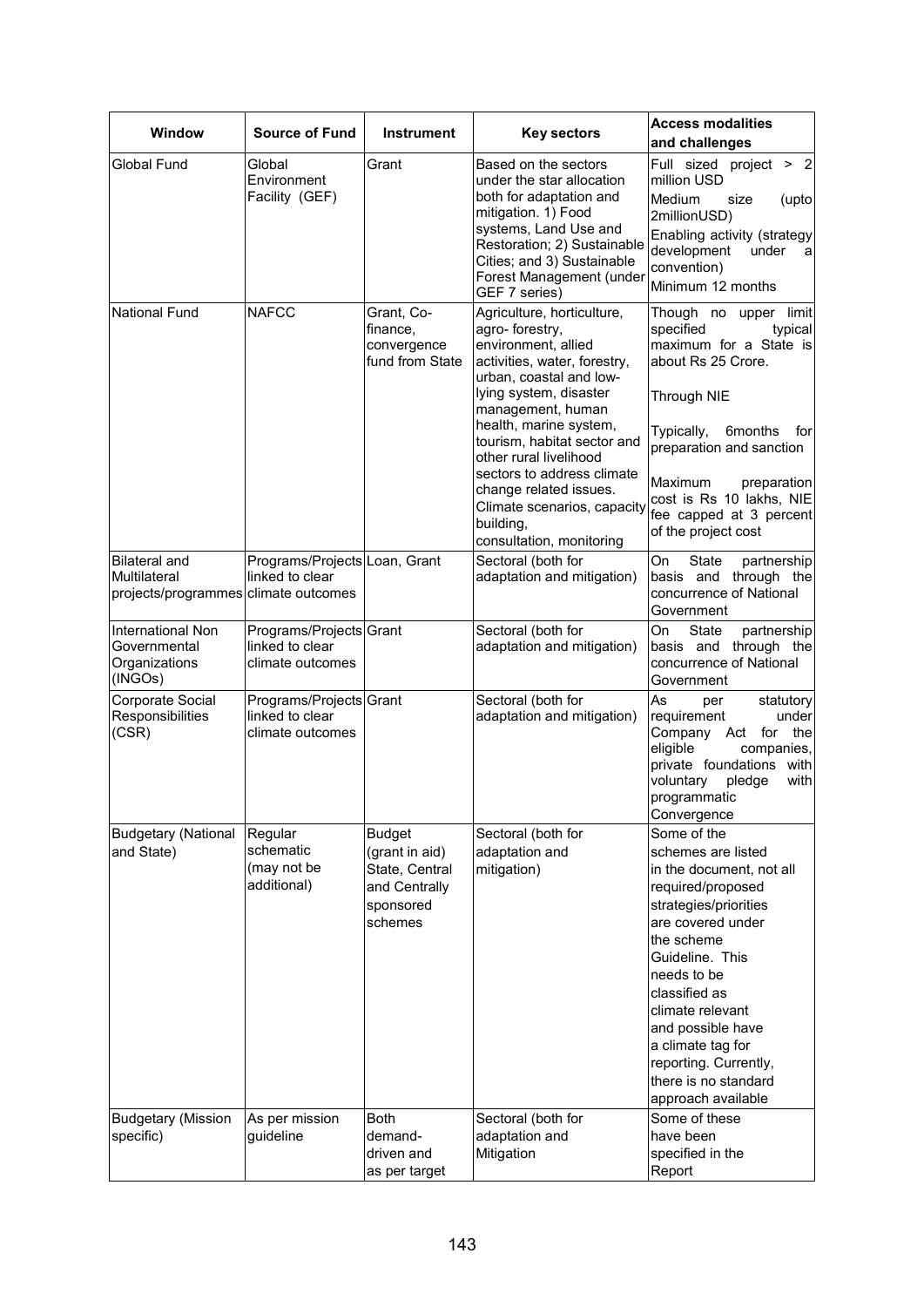There are four broad steps to be taken for the financing in climate change domain. Typical process to be followed in the climate finance area is explained stepwise in Table 7.2.

| Step 1a: Identify high impact/high priority<br>activity/strategy having linkage to SDG/NDC                                      | Identify relevant schemes in the State<br>budget and place in the right demand<br>(some examples have been given in the<br>report). The expenditure scan be treated<br>a climate relevant expenditure<br>based on how many components of the<br>project activities have been covered. |  |  |
|---------------------------------------------------------------------------------------------------------------------------------|---------------------------------------------------------------------------------------------------------------------------------------------------------------------------------------------------------------------------------------------------------------------------------------|--|--|
| <b>Step 1b: Identify activities linked to National</b>                                                                          | Draw down resources form relevant                                                                                                                                                                                                                                                     |  |  |
| missions                                                                                                                        | <b>Mission based on the demand/target</b>                                                                                                                                                                                                                                             |  |  |
| Step 2: There is no correspondence or availability of<br>funds from State budget/National Missions                              | Map to Central and State (CSP),<br>aided projects<br>external<br>or sources<br>underbi-lateral<br>multilateral<br>or<br>cooperation. Prepare proposal under<br>the formats/processes given by the<br>agency. The lead department/agency<br>can initiate the process.                  |  |  |
|                                                                                                                                 | Look for grants from CSR and INGO<br><b>sources</b>                                                                                                                                                                                                                                   |  |  |
| Step 3: There is correspondence or availability of<br>funds from special climate funds available<br><b>Nationally</b>           | For NAFCC, prepare project concept<br>note, do a preliminary go-no go check<br>with National Implementing Entity (NIE)                                                                                                                                                                |  |  |
|                                                                                                                                 | If agreed, go ahead with the detailed<br>project report and submit through NIE<br>to National Designated Authority                                                                                                                                                                    |  |  |
|                                                                                                                                 | <b>Executing</b><br>agency signs the<br>grant<br>agreement and project cycle operation<br>starts.                                                                                                                                                                                     |  |  |
|                                                                                                                                 | endline<br><b>Baseline</b><br>and<br>assessment<br>conducted by external agencies track<br>outcomes as per the project result<br>framework                                                                                                                                            |  |  |
| Step 4: There is correspondence or availability of<br>funds from<br>special<br>climate<br>funds<br>available<br>internationally | Assess the concept based<br>on the<br>result/impact areas<br>and investment<br>criteria (for GCF)<br>1) Impact potential                                                                                                                                                              |  |  |
|                                                                                                                                 | 2) Paradigm shift potential                                                                                                                                                                                                                                                           |  |  |
|                                                                                                                                 | 3) Sustainable development potential                                                                                                                                                                                                                                                  |  |  |
|                                                                                                                                 | 4) Needs of the recipient                                                                                                                                                                                                                                                             |  |  |
|                                                                                                                                 | 5) Country/State ownership                                                                                                                                                                                                                                                            |  |  |
|                                                                                                                                 | 6) Efficiency and effectiveness                                                                                                                                                                                                                                                       |  |  |
|                                                                                                                                 | <b>Submit</b><br>proposal<br>to<br><b>NDA</b><br>through<br>National Implementing Entity (NIE) or<br>MIE as per the format. Once approved<br>by relevant board sign subsidiary<br>agreement with NIE/MIE                                                                              |  |  |
|                                                                                                                                 | Executing agency starts the project<br>cycle operation.                                                                                                                                                                                                                               |  |  |

### **Table 7.2 Steps for Financing in Climate Change Domain**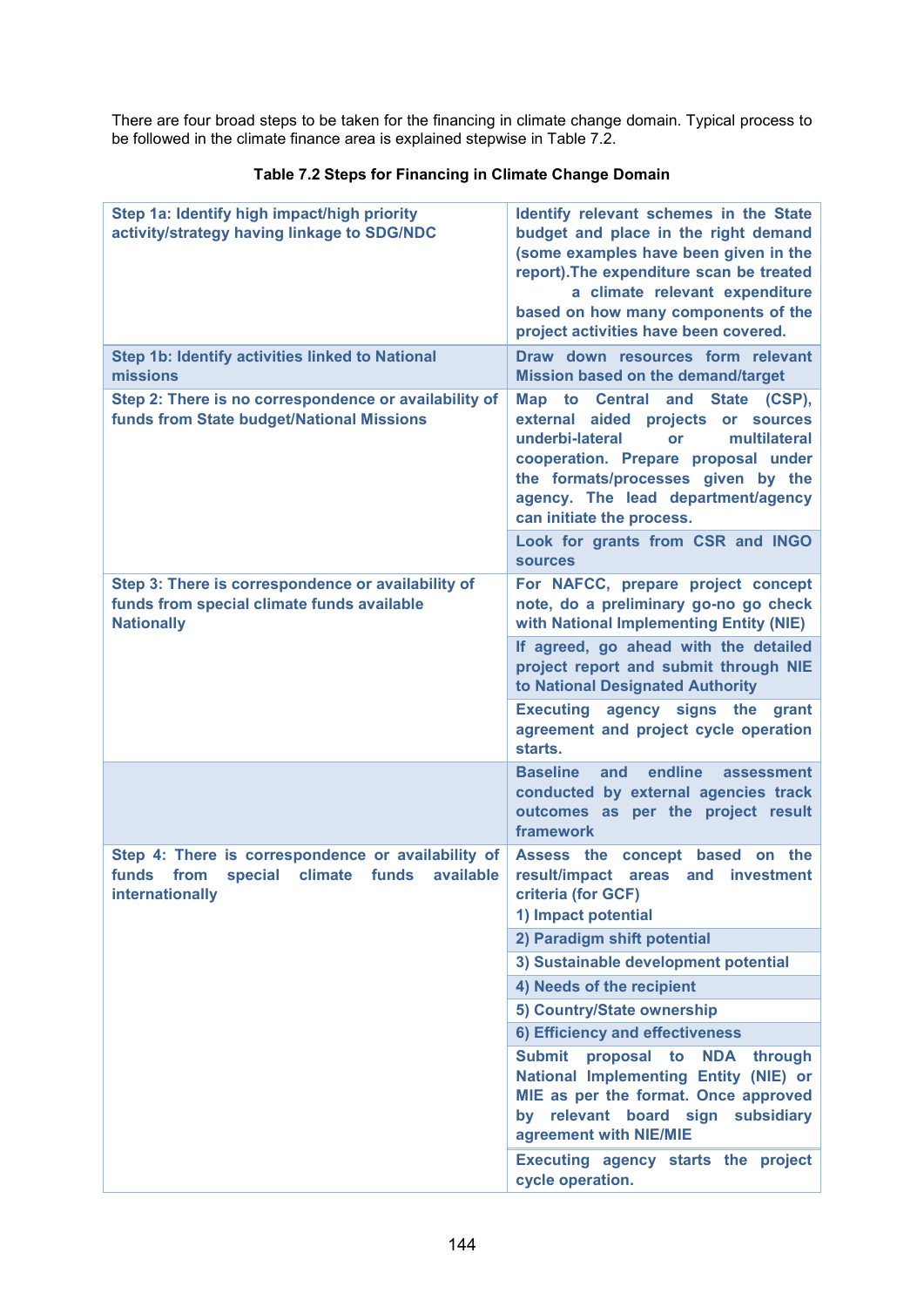# **7.1 SYNTHESIS**

In the TNSAPCC, 260 climate actions were proposed, out of which 59 percent of these activities were under adaptation, 36 percent were under mitigation and 5 percent of these activities had both adaptation and mitigation components (Figure 7.1). The tentative budget to implement these actions was Rs. 404,258.14 Crore for five years (2012-17). Out of this budget, 74 percent was allocated for mitigation related activities and 26% was allocated for mitigation related activities. (Figure 7.1)



**Figure 7.1 Breakup of climate actions (2012-17)**



**Figure 7.2 Allocation and spending by Sector wise budget**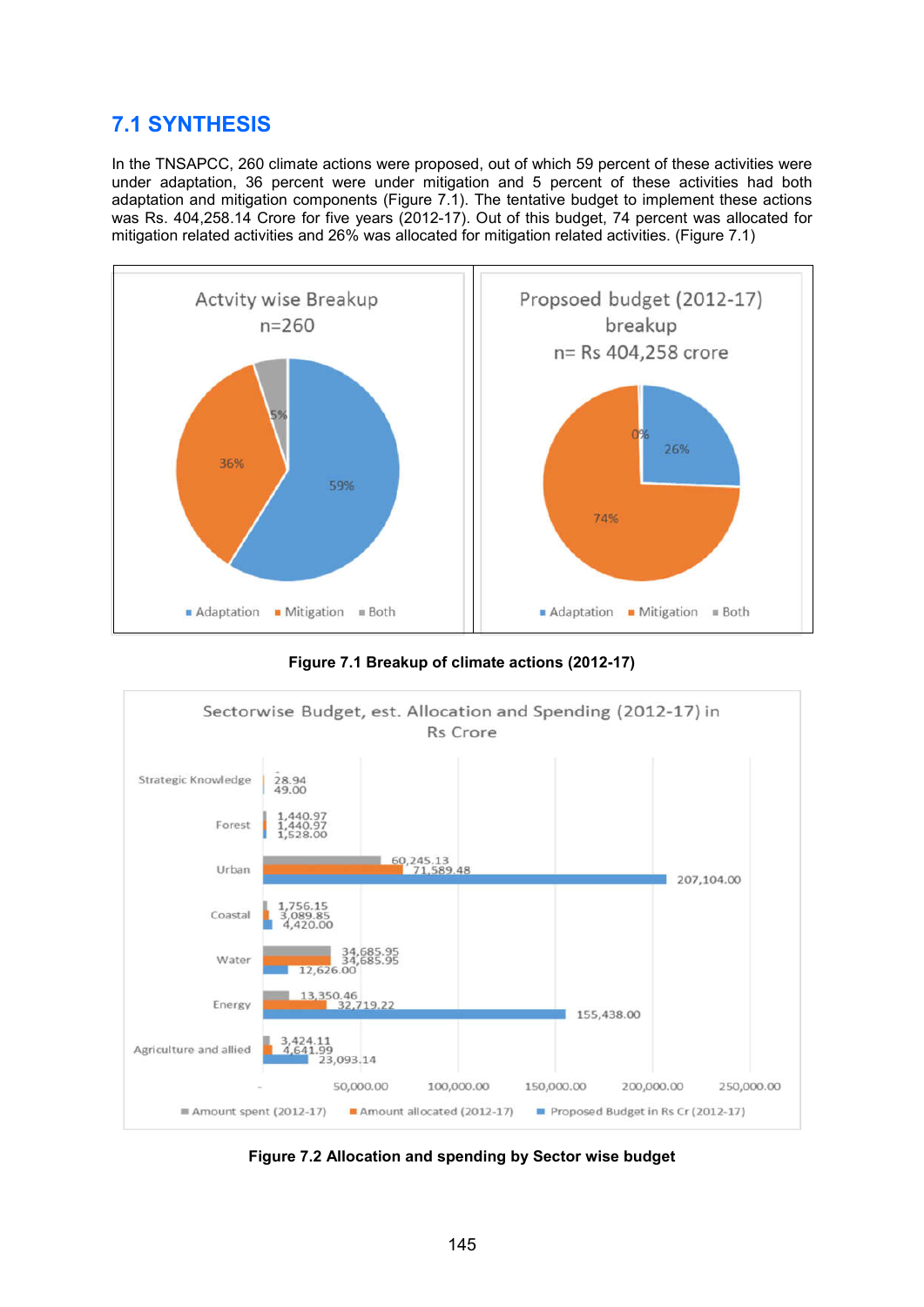The allocation and spending by sector wise budget are given in the figure 7.2. Majority of the activities were proposed under Energy and Sustainable habitat sector those have strong linkages to mitigation targets under NDC. Table 7.3 the sector wise breakup of the proposed budget under TNSAPCC were depicted in Table 7.3.

| <b>Sector</b>                                       | <b>Proposed Budget (as in SAPCC</b><br>2012-17) INR in Crore |
|-----------------------------------------------------|--------------------------------------------------------------|
| <b>Sustainable Agriculture</b>                      | 23,093.14                                                    |
| <b>Water Resources</b>                              | 12,626.00                                                    |
| <b>Forest &amp;Biodiversity</b>                     | 1528.00                                                      |
| <b>Coastal Area Management</b>                      | 4420.00                                                      |
| <b>Strategic Knowledge for Climate Change</b>       | 49.00                                                        |
| <b>Enhanced Energy Efficiency and Solar Mission</b> | 155,438.00                                                   |
| <b>Sustainable Habitat</b>                          | 207,104.00                                                   |
| <b>TOTAL</b>                                        | 404,258.14                                                   |

**Table .7.3 Sector wise proposed budget for TNSAPCC (2012-17)**

The above table7.3, the investment focus has been more on the Sustainable habitat sector which has strong relevance with the NDC and is highly affected by climate change. Investment in power infrastructure for energy efficiency has received the second highest allocation which will contribute to the NDC goals. Similarly, rapid modernisation in agriculture in the State also shows third highest allocation to Agriculture sector. The fourth allocation has been to water resources. The fifth highest allocation has been to forestry sector which has strong bearing on addressing climate variability, soil conservation as well as it helps in creating the carbon sink.

## **7.2 SUMMARY OF PRIORITISED INTERVENTIONS FOR 2021-30**

Based on the discussion with all relevant stakeholders and departments 199 planned activities have been identified in seven sectors for prioritization, in which financial allocation have been proposed merging similar activities. The key method of prioritisation is driven by the following:

- (a) Adaptation activities that addresses high vulnerability and fits in to the impact chain (as relevant to sector)
- (b) Low carbon development linked to mitigation activities
- (c) There are some activities where adaptation and mitigation both possible, the co-benefit approach has been taken. Further sharpening has been done based on their linkages to SDG-NDC, with funding linkage and implementation potential. The details have been given in *Annexure3*.

Though for prioritization of activities, a multi criteria-based analysis-based score card was used, first the activities have been screened based on vulnerability/impact as well as low carbon development process. Thereafter, NDC-SDG linkage was assigned highest weight of 50 percent. Implementation potential based on low barriers was assigned 30 percent weight and funding linkage was assigned 20 percent weight (since our funding is mostly schematic and climate relevance for proposed activities is still not standardized). The activities based on this were scaled as (1) meager (2) reasonable (3) significant. The weighted averages were used for ranking and prioritization.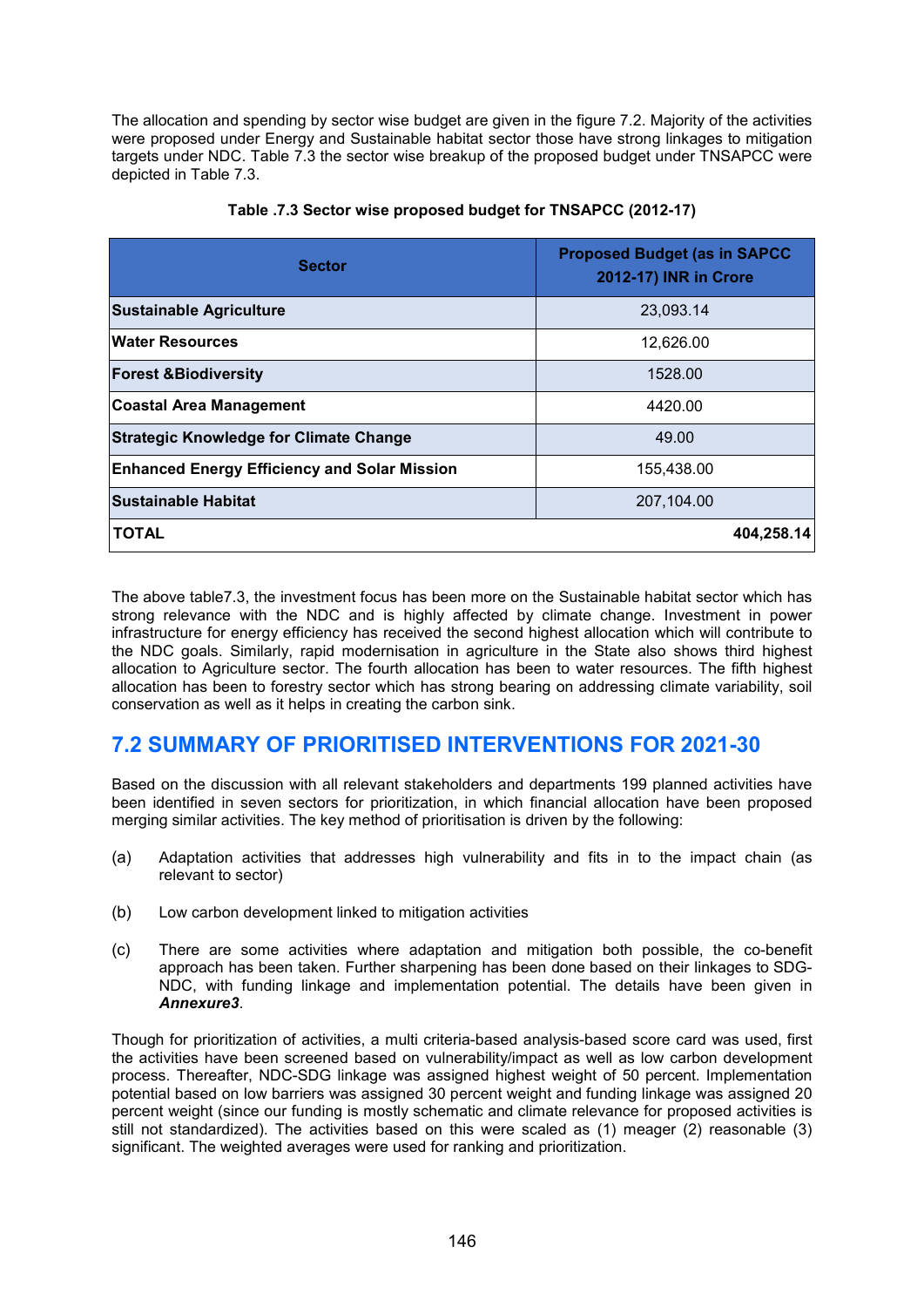To give some examples from agriculture sector, the State suffers from water stress and extreme weather events that makes the sector more vulnerable, The top strategies (given below) clearly show such linkages: (1) Extension strategies to popularize climate resilient management practices to mitigate extreme weather events (ART and MLT)

(2) Climate proofing with Integrated Farming Systems: Popularising the Integrated Farming System for wider adoption

(3) Recharging the aquifers using the abandoned open wells and defunct bore wells.

|              |                                |            | <b>NDC-SDG linkage</b> | <b>Total</b>   |             |        |
|--------------|--------------------------------|------------|------------------------|----------------|-------------|--------|
|              |                                |            | <b>Meager</b>          | Reasonable     | Significant |        |
|              |                                | Number     | $\mathbf 0$            | 11             | 40          | 51     |
|              | <b>Agriculture&amp; Allied</b> |            |                        |                |             |        |
|              |                                | % of Total | 0.0%                   | 5.5%           | 20.1%       | 25.6%  |
|              |                                | Number     | $\pmb{0}$              | 14             | 24          | 38     |
|              | <b>Coastal</b>                 |            |                        |                |             |        |
|              |                                | % of Total | 0.0%                   | 7.0%           | 12.1%       | 19.1%  |
|              |                                | Number     | $\mathbf 0$            | $\overline{7}$ | 20          | 27     |
|              | <b>Energy</b>                  |            |                        |                |             |        |
|              |                                | % of Total | 0.0%                   | 3.5%           | 10.1%       | 13.6%  |
|              |                                | Number     | $\mathbf 0$            | 13             | 24          | 37     |
|              | <b>Forest</b>                  |            |                        |                |             |        |
|              |                                | % of Total | 0.0%                   | 6.5%           | 12.1%       | 18.6%  |
|              |                                | Number     | 1                      | 3              | 8           | 12     |
|              | <b>Strategic Knowledge</b>     |            |                        |                |             |        |
|              |                                | % of Total | 0.5%                   | 1.5%           | 4.0%        | 6.0%   |
|              |                                | Number     | $\pmb{0}$              | 8              | 16          | 24     |
|              | <b>Urban Habitat</b>           |            |                        |                |             |        |
|              |                                | % of Total | 0.0%                   | 4.0%           | 8.0%        | 12.1%  |
|              |                                | Number     | $\mathbf{1}$           | 5              | 4           | 10     |
|              | <b>Water Resources</b>         |            |                        |                |             |        |
|              |                                | % of Total | 0.5%                   | 2.5%           | 2.0%        | 5.0%   |
|              |                                | Number     | $\overline{2}$         | 61             | 136         | 199    |
| <b>Total</b> |                                |            |                        |                |             |        |
|              |                                | % of Total | 1.0%                   | 30.7%          | 68.3%       | 100.0% |

#### **Table 7.4 SDG-NDC linkage of proposed activities**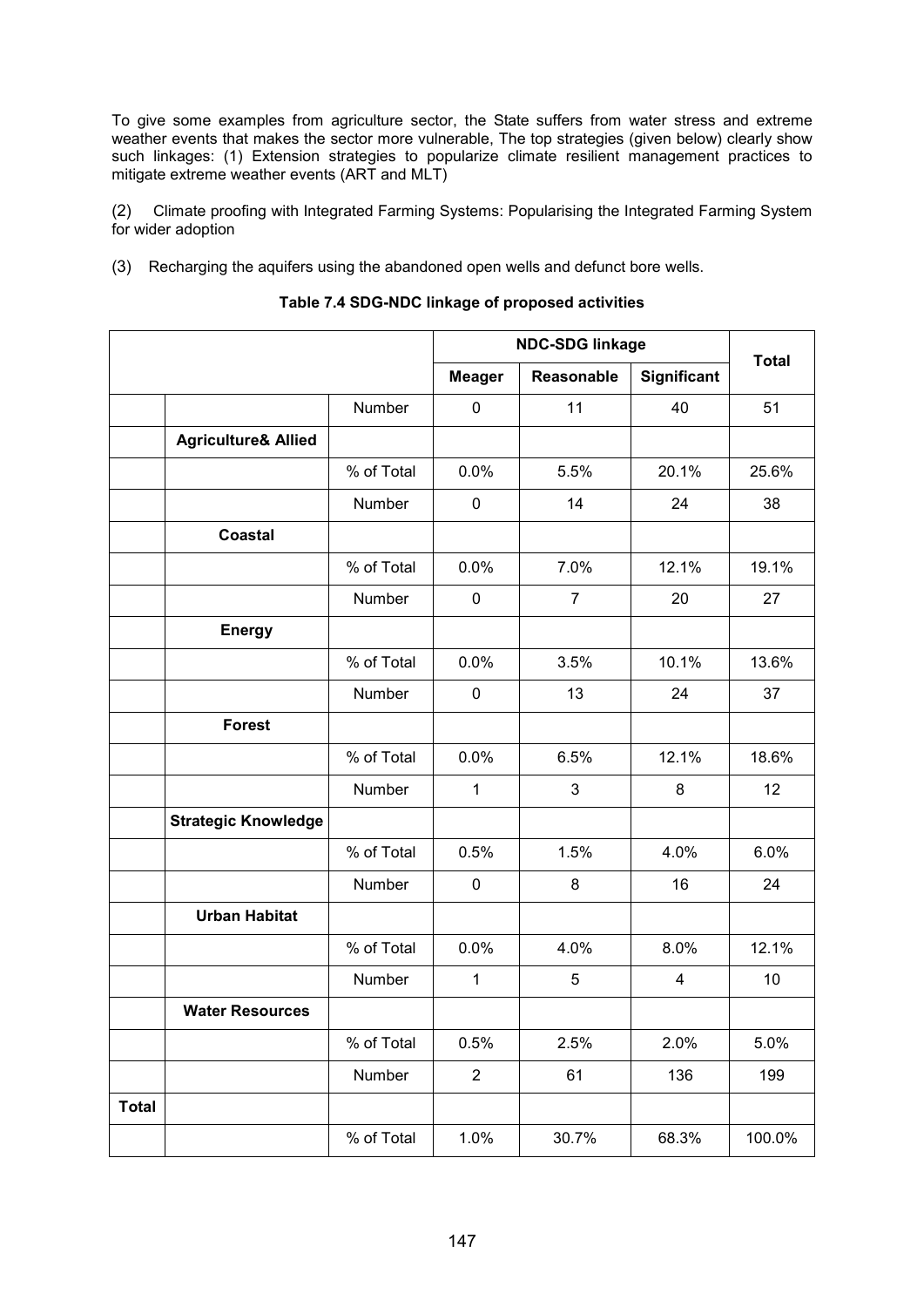Table 7.5 inferred that 99 percent of the planned activities across seven sectors have reasonable and significant linkages to SDG and/or NDC. Agriculture, Coastal area management, energy, urban and forestry sectors have more such linkages. These sectors significantly can contribute to climate goals under NDC as well as have reasonable co-benefits.

Since majority of the activities are having significant linkages to SDG and NDC, a further analysis was done to identify funding linkage.

|                        |               | <b>NDC-SDG linkage</b> | <b>Total</b>   |            |             |        |
|------------------------|---------------|------------------------|----------------|------------|-------------|--------|
|                        |               |                        | <b>Meagre</b>  | Reasonable | Significant |        |
|                        | <b>None</b>   | Number                 | 0              | 1          | 0           | 1      |
|                        |               | % of Total             | $0.0\%$        | 0.5%       | 0.0%        | 0.5%   |
| <b>Funding Linkage</b> | <b>Meagre</b> | Number                 | 0              | 34         | 31          | 65     |
|                        |               | % of Total             | $0.0\%$        | 17.1%      | 15.6%       | 32.7%  |
|                        | Reasonable    | Number                 | $\overline{2}$ | 12         | 59          | 73     |
|                        |               | % of Total             | 1.0%           | 6.0%       | 29.6%       | 36.7%  |
|                        | Significant   | Number                 | 0              | 14         | 46          | 60     |
|                        |               | % of Total             | $0.0\%$        | 7.0%       | 23.1%       | 30.2%  |
| Total                  |               | <b>Number</b>          | $\overline{2}$ | 61         | 136         | 199    |
|                        |               | % of Total             | 1.0%           | 30.7%      | 68.3%       | 100.0% |

### **Table 7.5 Funding Linkage**

Table 7.5 inferred that only 1 percent of the activities have meager SDG-NDC linkage but reasonable funding linkage. Overall 6 percent activities have reasonable funding linkage as well as SDG-NDC linkage, 23.1 percent of the activities have significant linkages to SDG-NDC as well as funding, 22.7 percent activities have meager funding and implementation linkage. 17.7 percent have reasonable funding and implementation linkage and 14.6 percent have significant funding and implementation linkages.

#### **Table 7.6 Implementation linkage**

|                        |               | <b>Total</b>  |             |               |            |             |        |
|------------------------|---------------|---------------|-------------|---------------|------------|-------------|--------|
|                        |               |               | <b>None</b> | <b>Meagre</b> | Reasonable | Significant |        |
|                        | <b>None</b>   | Number        |             | $\mathbf{0}$  | 0          | 0           | 1      |
|                        |               | % of Total    | 0.5%        | $0.0\%$       | 0.0%       | 0.0%        | 0.5%   |
| <b>Funding Linkage</b> | <b>Meagre</b> | Number        | $\Omega$    | 45            | 16         | 4           | 65     |
|                        |               | % of Total    | $0.0\%$     | 22.7%         | 8.1%       | 2.0%        | 32.8%  |
|                        | Reasonable    | Number        | 2           | 7             | 35         | 29          | 73     |
|                        |               | % of Total    | 1.0%        | 3.5%          | 17.7%      | 14.6%       | 36.9%  |
|                        | Significant   | <b>Number</b> | $\Omega$    | 4             | 6          | 49          | 59     |
|                        |               | % of Total    | 0.0%        | 2.0%          | 3.0%       | 24.7%       | 29.8%  |
| <b>Total</b>           |               | <b>Number</b> | 3           | 56            | 57         | 82          | 198    |
|                        |               | % of Total    | 1.5%        | 28.3%         | 28.8%      | 41.4%       | 100.0% |

Only 0.5 percent of the proposed activities have no funding and no implementation linkage (Table 7.6). It is also validated that without any funding linkage no implementation takes place.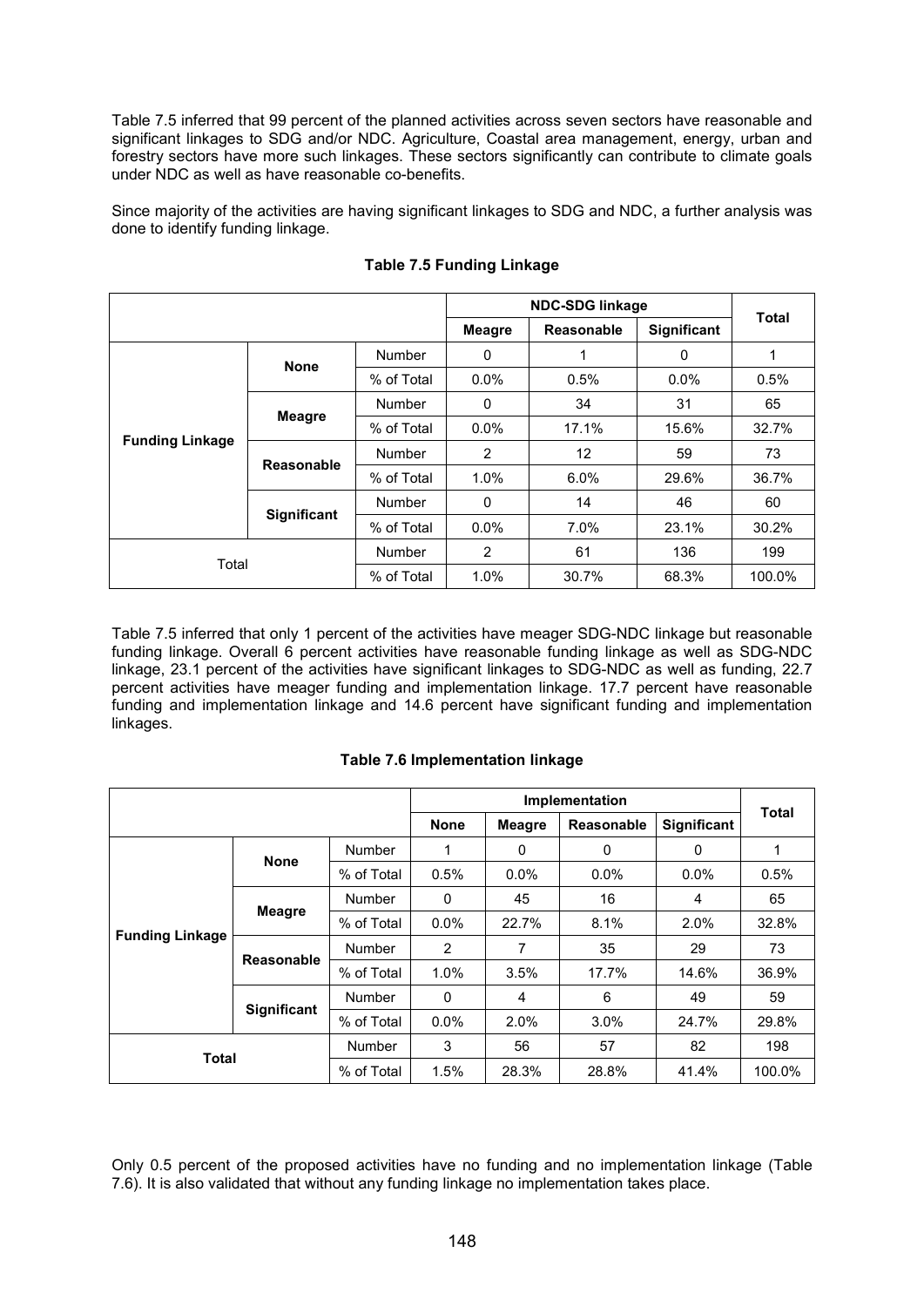A detailed score card of activities has been presented in *Annexure 3* of the report.

The proposed budget for next 10 years is given in Table 7.7 with the probable linkages to funding and gaps.

| S.No           | <b>Sector</b>                                                 | <b>Proposed budget</b><br>in Rs. Crore<br>$(2021-30)$ | <b>From</b><br><b>State/Central</b><br>budget available<br>Rs. Crore | Gap in Rs.<br>Crore |
|----------------|---------------------------------------------------------------|-------------------------------------------------------|----------------------------------------------------------------------|---------------------|
| $\mathbf{1}$   | <b>Sustainable Agriculture</b>                                | 71,731.94                                             | 58,426.94                                                            | 13,305.00           |
| 2              | <b>Water Resources</b>                                        | 19,041.84                                             | 16,728.00                                                            | 2,313.84            |
| 3              | <b>Forest &amp; Biodiversity</b>                              | 2,834.44                                              | 2,301.44                                                             | 533.00              |
| 4              | <b>Coastal Area Management</b>                                | 4,776.10                                              | 2,626.58                                                             | 2,149.52            |
| 5              | <b>Strategic Knowledge for Climate</b><br>Change              | 280.87                                                | 271.68                                                               | 9.19                |
| 6              | <b>Enhanced Energy Efficiency and</b><br><b>Solar Mission</b> | 98,056.68                                             | 42,522.31                                                            | 55,534.37           |
| $\overline{7}$ | <b>Sustainable Habitat</b>                                    | 127,489.33                                            | 98,021.77                                                            | 29,467.56           |
| 8              | <b>TOTAL</b>                                                  | 324,211.20                                            | 220,898.72                                                           | 103,312.48          |

**Table 7.7 Proposed Budget for next 10 years (2021-2030)**

The State has proposed 199 activities that include some of the existing activities and new ones based on their linkages to NDC/SDG. The total resource requirement is expected to be Rs 324,211.20 Crore. Apart from accounting from all possible sources of funds, there will still be a gap of Rs103,312.48 Crore.

Out of the proposed actions for next 10 years 56 percent were for adaptation, 43 percent for mitigation and 1percent had characteristics of both. (Figure 7.3)